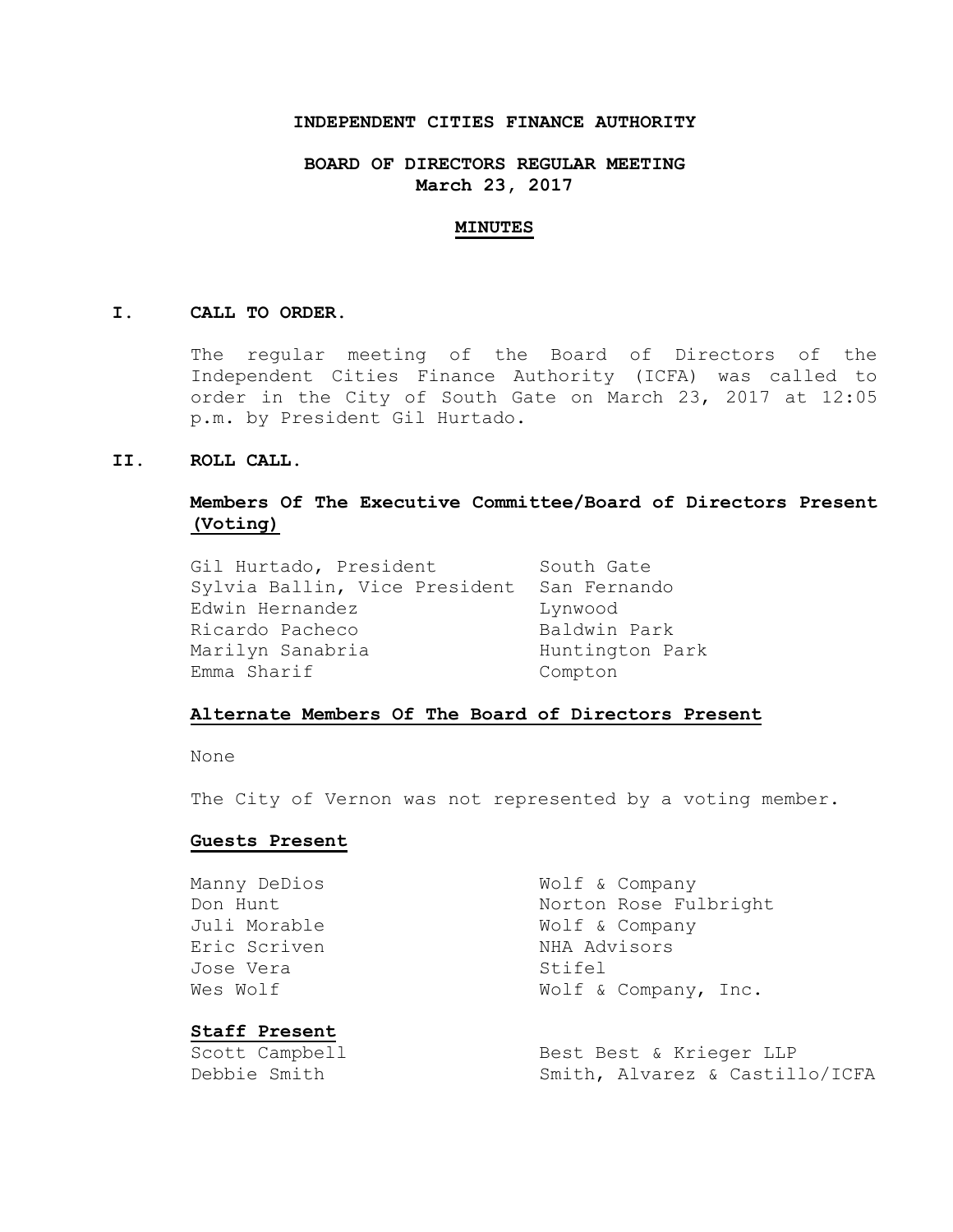#### **III. AMENDMENTS OR ADJUSTMENTS TO THE AGENDA.**

There were no amendments or adjustments to the agenda.

#### **IV. PUBLIC COMMENTS.**

There were no members of the public who wished to speak.

#### **V. NEW BUSINESS.**

**A. APPROVAL OF THE MINUTES OF THE OCTOBER 5, 2016 BOARD OF DIRECTORS MEETING.**

It was moved by Sylvia Ballin, seconded by Edwin Hernandez, and unanimously carried by the following roll call vote to approve the minutes of the October 5, 2016 Board of Directors meeting:

AYES: Sylvia Ballin (San Fernando), Edwin Hernandez (Lynwood), Gil Hurtado (South Gate), Ricardo Pacheco (Baldwin Park), Marilyn Sanabria (Huntington Park), Emma Sharif (Compton) NOES: None ABSTAIN: None ABSENT: City of Vernon

# **B. DISCUSSION/APPROVAL OF AN ICFA POOL SECURITIZATION PROGRAM.**

It was reported generally as follows:

In November 2016, voters in Los Angeles County approved Measure M consisting of an additional 0.5 percent sales tax for transportation related projects and the indefinite extension of the existing 0.5 percent sales tax (Measure R) also dedicated to transportation projects that were set to expire in 2039. A percentage of the revenues collected from Measure M, as with Measure R, will be returned to the 88 cities in Los Angeles County for local transportation projects.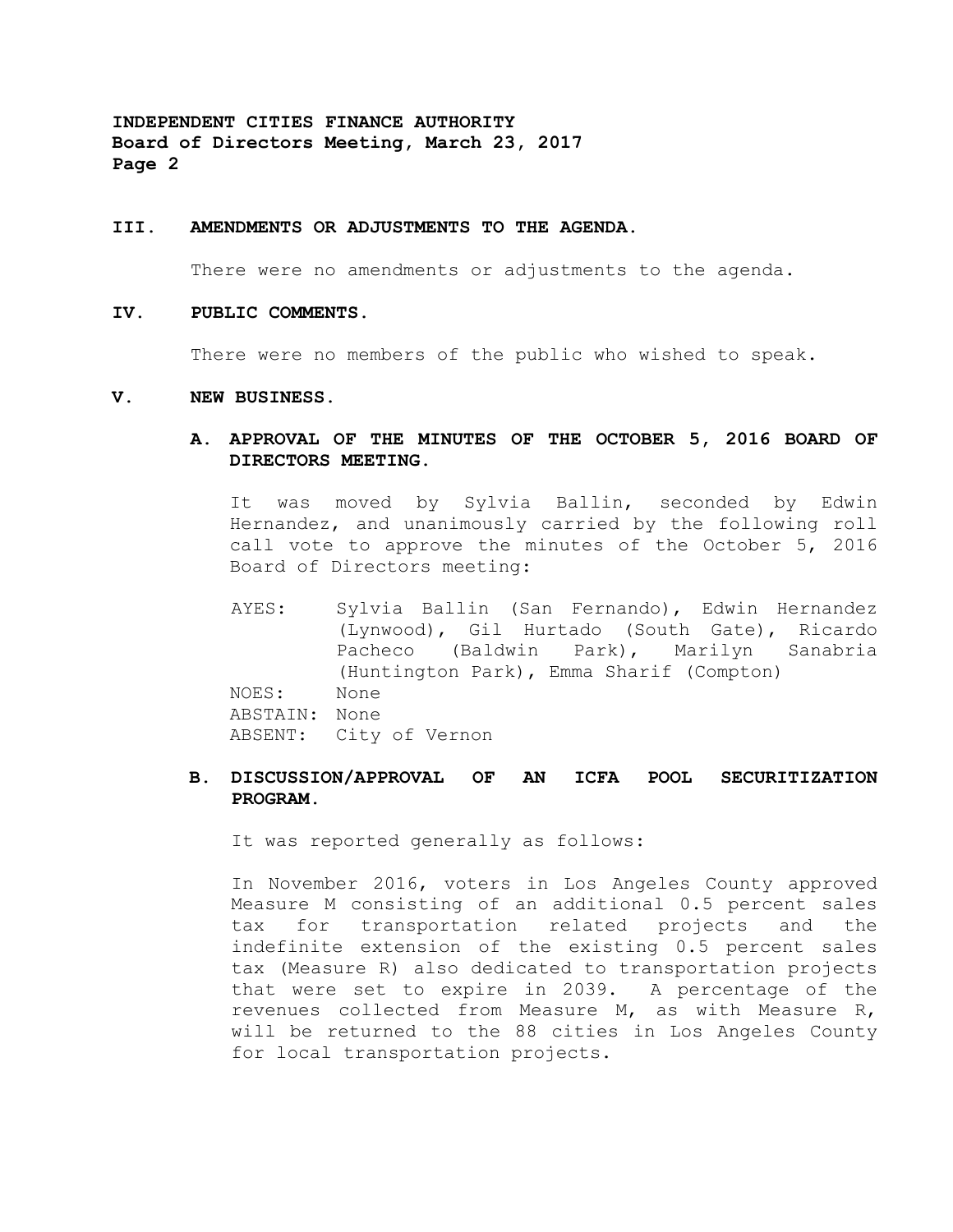The proposed ICFA Pool Securitization Program would assist member cities in obtaining funding for the street projects by providing bond financing of future Measure M local payments. This approach would not require a pledge of any general fund dollars. With the new revenue stream of Measure M funds, ICFA members would have an opportunity to realize substantial savings in street repair costs by funding major street improvements much sooner than anticipated.

Those present were referred to the agenda packet for an estimate of what ICFA Board member cities can receive from pledging their Measure M and Measure R dollars, as well as the financing team for said transactions.

After a lengthy discussion, it was moved by Sylvia Ballin, seconded by Edwin Hernandez, and unanimously carried by the following roll call vote to authorize staff to proceed with the planning and implementation of an ICFA Pool Securitization Program using Measure M and/or Measure R funds.

AYES: Sylvia Ballin (San Fernando), Edwin Hernandez (Lynwood), Gil Hurtado (South Gate), Ricardo Pacheco (Baldwin Park), Marilyn Sanabria (Huntington Park), Emma Sharif (Compton) NOES: None ABSTAIN: None ABSENT: City of Vernon

# **C. APPROVAL OF FINANCIAL ACCOUNTING FOR THE PERIOD SEPTEMBER 1, 2016 TO JANUARY 31, 2017.**

It was moved by Edwin Hernandez, seconded by Sylvia Ballin, and unanimously carried by the following roll call vote to approve the financial accounting for the period September 1, 2016 to January 31, 2017:

AYES: Sylvia Ballin (San Fernando), Edwin Hernandez (Lynwood), Gil Hurtado (South Gate), Ricardo Pacheco (Baldwin Park), Marilyn Sanabria (Huntington Park), Emma Sharif (Compton) NOES: None ABSTAIN: None ABSENT: City of Vernon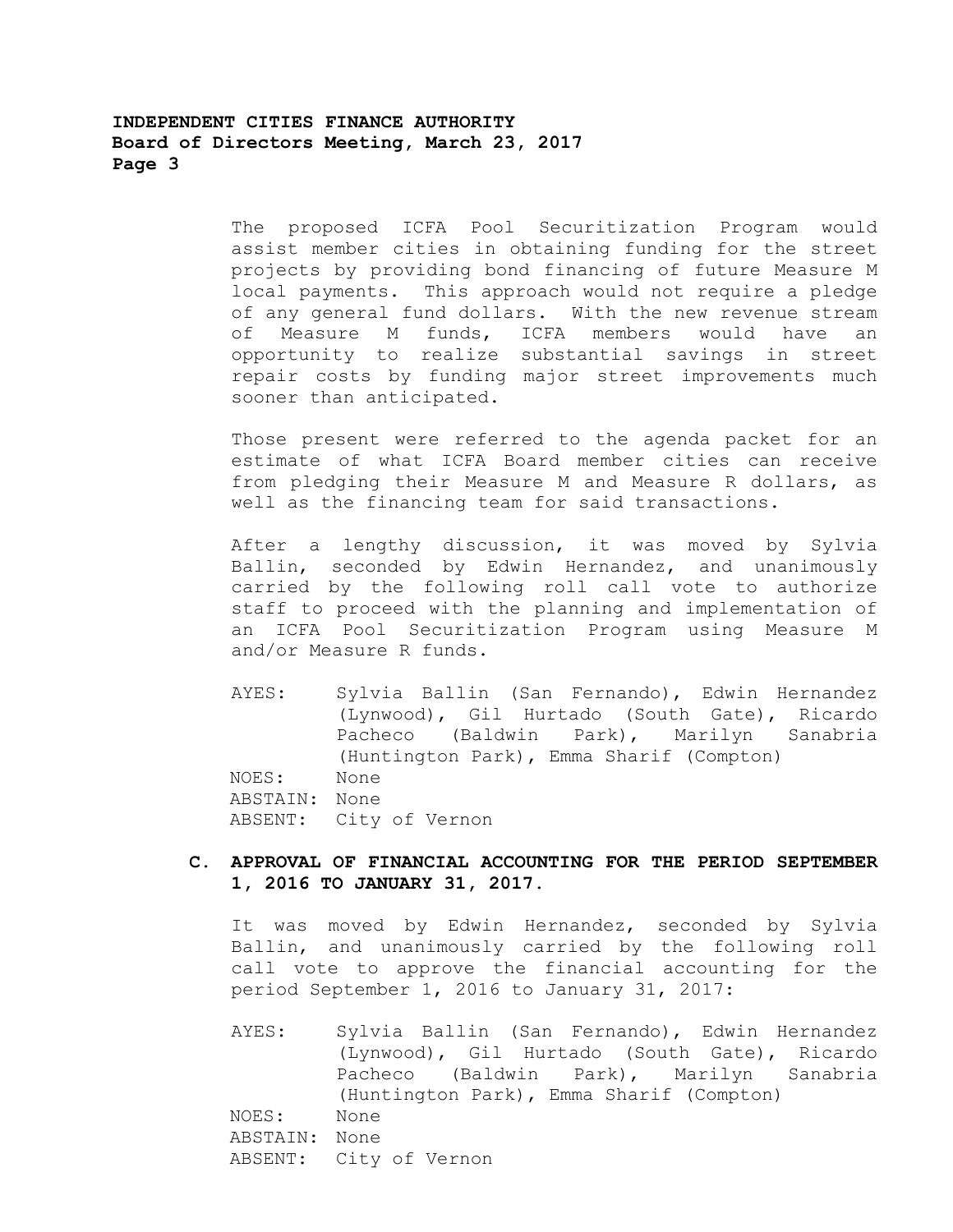> **D. APPROVAL/ADOPTION OF RESOLUTION NO. 2017-1 (A RESOLUTION OF THE BOARD OF DIRECTORS OF THE INDEPENDENT CITIES FINANCE AUTHORITY NAMING AND APPOINTING CERTAIN OFFICERS).**

Staff reported generally as follows:

Due to a vacancy in the office of President, an election for President and Vice President of the Authority was conducted. In addition, a Treasurer was also selected. The Treasurer may be a Director or Alternate Director.

It was moved by Gil Hurtado, seconded by Edwin Hernandez, and unanimously carried by the following roll call vote that Sylvia Ballin be elected as President for a two year term:

AYES: Sylvia Ballin (San Fernando), Edwin Hernandez (Lynwood), Gil Hurtado (South Gate), Ricardo Pacheco (Baldwin Park), Marilyn Sanabria (Huntington Park), Emma Sharif (Compton) NOES: None ABSTAIN: None ABSENT: City of Vernon

It was moved by Sylvia Ballin, seconded by Marilyn Sanabria, and unanimously carried by the following roll call vote that Edwin Hernandez be elected as Vice President for a two year term:

AYES: Sylvia Ballin (San Fernando), Edwin Hernandez (Lynwood), Gil Hurtado (South Gate), Ricardo Pacheco (Baldwin Park), Marilyn Sanabria (Huntington Park), Emma Sharif (Compton) NOES: None ABSTAIN: None ABSENT: City of Vernon

It was moved by Edwin Hernandez, seconded by Marilyn Sanabria, and unanimously carried by the following roll call vote that Jose Solache be reappointed as Treasurer for a two year term: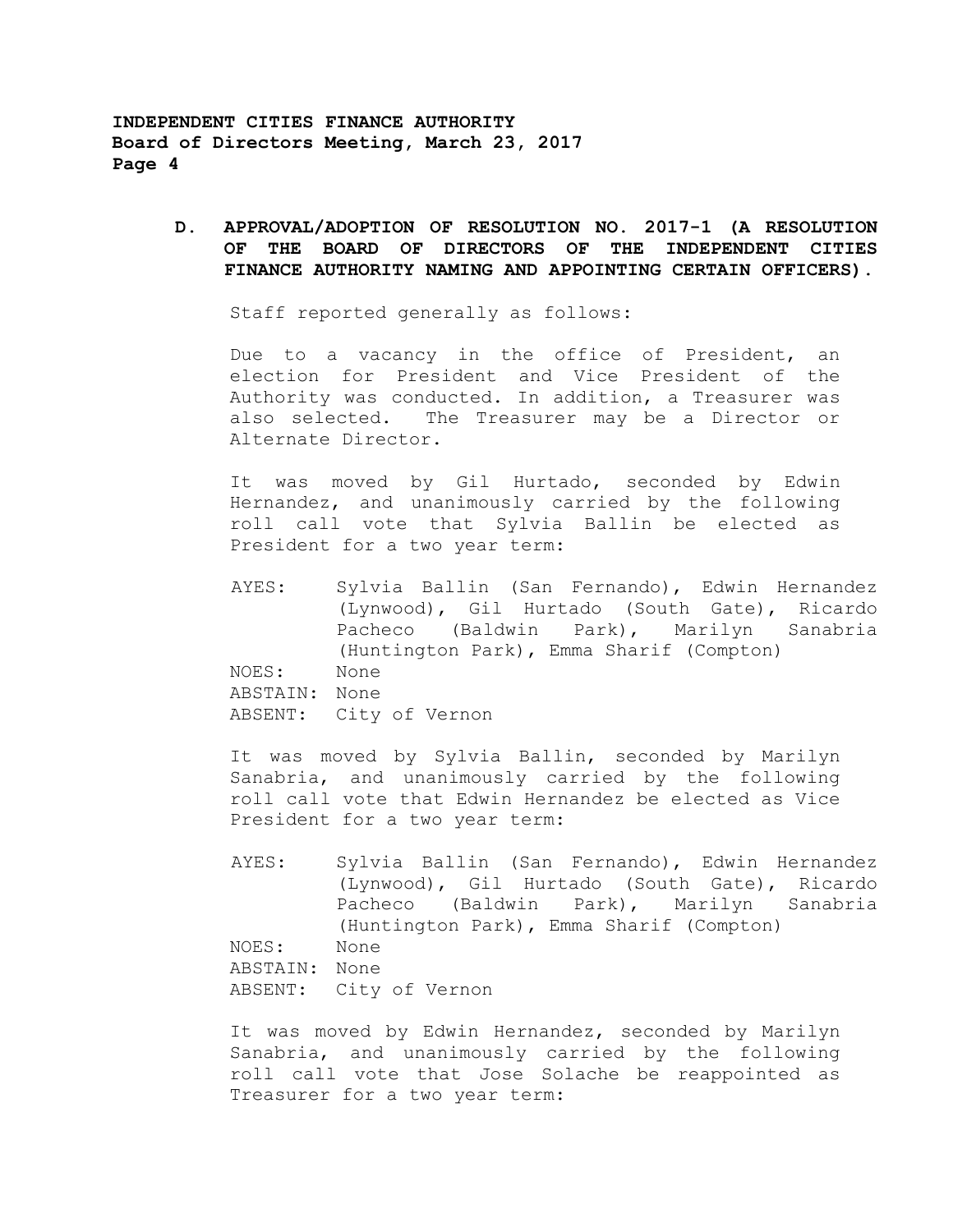AYES: Sylvia Ballin (San Fernando), Edwin Hernandez (Lynwood), Gil Hurtado (South Gate), Ricardo Pacheco (Baldwin Park), Marilyn Sanabria (Huntington Park), Emma Sharif (Compton) NOES: None ABSTAIN: None ABSENT: City of Vernon

It was moved by Edwin Hernandez, seconded by Marilyn Sanabria, and unanimously carried by the following roll call vote that Resolution No. 2017-1 be approved/adopted and that President Ballin and staff be authorized to execute said Resolution:

AYES: Sylvia Ballin (San Fernando), Edwin Hernandez (Lynwood), Gil Hurtado (South Gate), Ricardo Pacheco (Baldwin Park), Marilyn Sanabria (Huntington Park), Emma Sharif (Compton) NOES: None ABSTAIN: None ABSENT: City of Vernon

# **E. APPROINTMENT/ELECTION OF EXECUTIVE COMMITTEE MEMBERS FOR A TWO YEAR TERM.**

Staff reported generally as follows:

Due to the vacancy of the office of President on the Executive Committee, Article IV of the Bylaws require that vacancies should be filled by an election. It was noted that Alternate Board Members may vote in place of Directors who serve on the Executive Committee. The Executive Committee is empowered by the Joint Powers Agreement (Article 10) and the Bylaws (Article IV) to conduct virtually all activities of the Board of Directors. The individual appointed or his/her alternate must be available to attend all Executive Committee Members. The President and Vice President are automatic members of the Executive Committee.

President Ballin recommended that the following individuals serve on the Executive Committee for a two year term: